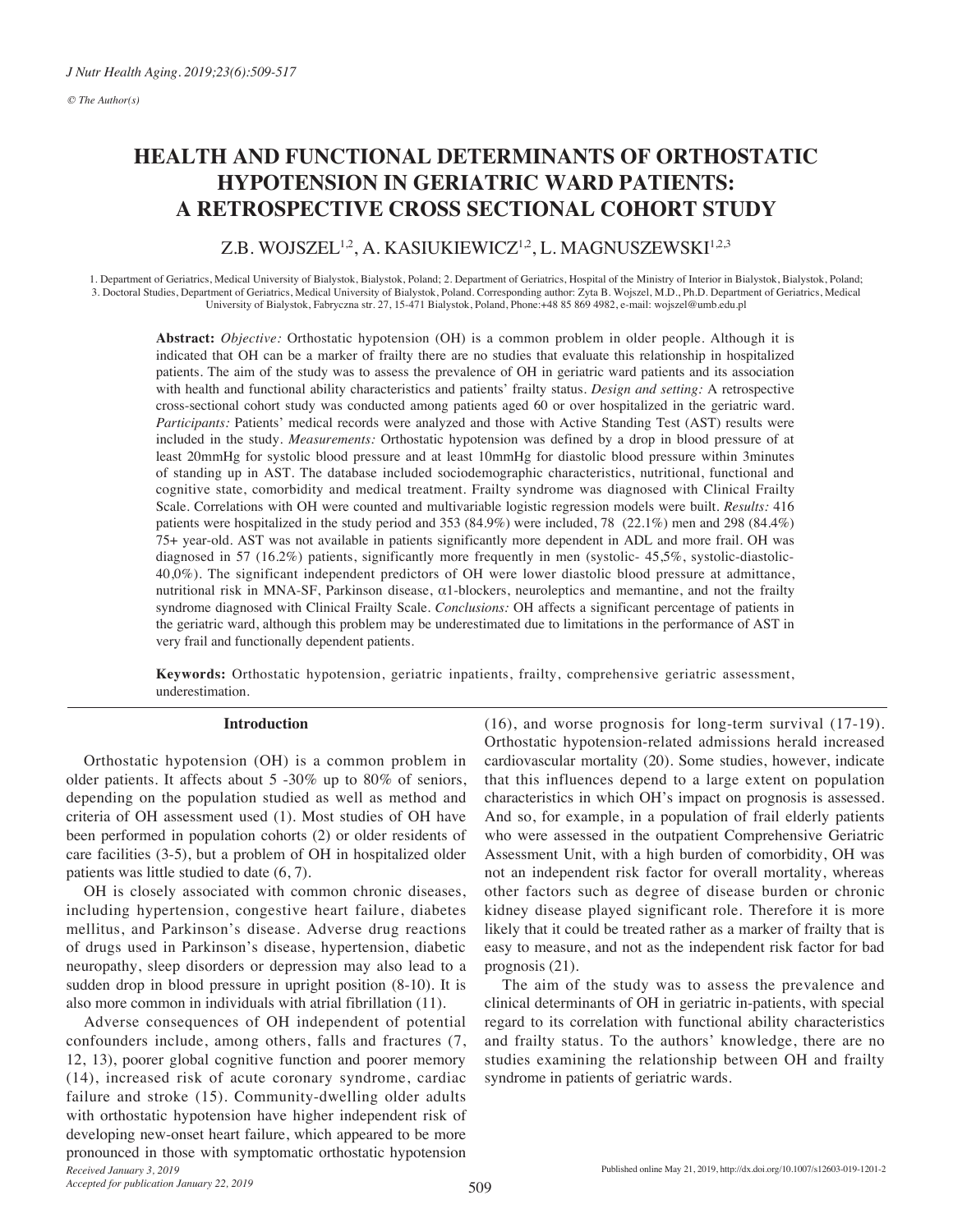# **Participants and methods**

We retrospectively analyzed medical records of all consecutive patients admitted to the geriatric ward of the Hospital of the Ministry of Interior in Bialystok, Poland, between1st September, 2014 and 30th April, 2015 taking part in the prospective cross-sectional study devoted to different aspects of frailty syndrome in geriatric in-patients. The study population included patients with the Active Standing Test (AST) result documented in the medical record. AST is performed in the department usually in the morning on the second day of patient's hospital stay as a part of comprehensive geriatric assessment (CGA). After a resting period of 10minutes, blood pressure is measured electronically (Automatic Philips IntelliVue MP5 Monitor) on the nondominant arm with the patient lying down. The patient is then asked to stand up, and the blood pressure is measured again during the first and the third minute after standing (22). In the case when the patient cannot stand the measurement is made in a sitting position. The procedure is performed by a physiotherapist working in the geriatric department.

The following variables characterizing the patients were retrieved from medical charts: age, gender, blood pressure (BP) and pulse pressure (PP) records at admission, prevalence of diseases that can increase the risk of orthostatic hypotension, number of chronic diseases (of 15 diseases medically confirmed at discharge: peripheral arterial disease, ischemic heart disease, chronic cardiac failure, hypertension, stroke, atrial fibrillation, chronic obstructive pulmonary disease, diabetes/ prediabetes, neoplasm, thyroid gland disease, dementia, parkinsonism, chronic arthritis, chronic renal disease, dementia), number of medications taken at admission, and taking medicines that affect blood pressure and increase the risk of OH (included antihypertensive drugs: angiotensin converting enzyme inhibitors- ACE-Is/ angiotensin II receptor blockers- ARBs, beta-blockers, calcium channel blockers, diuretics, α1-blockers; digoxin; antiparkinsonian drugs; antidepressants: selective serotonin reuptake inhibitors- SSRI; antipsychotic treatment: in general and quetiapine separately; pro-cognitive medications: memantine, acetylcholinesterase inhibitors- ACHE-I). Physical and mental abilities of an older person were assessed, based on the results of tests and scales routinely carried out within comprehensive geriatric assessment performed in the geriatric ward (the ability to carry out basic activities of daily life with the Barthel Index (23), risk of pressure sores with Norton Scale (24), risk of recurrent falls with the Performance Oriented Mobility Assessment- POMA (25), and Timed Up and Go test-TUG (26), the cognitive state with the Abbreviated Mental Test Score-AMTS (27), the emotional state with 15 item Geriatric Depression Scale (28)). Hand grip strength of the dominant hand (mean of two measurements) was assessed using a manual hydraulic dynamometer SAEHAN DHD-1. Gait speed was measured during the 4.57m walk at usual pace. To measure the frailty, the 7 item Canadian Study of Health and Aging Clinical

Frailty Scale (CFS) (29) was used. Information on nutritional status (risk of malnutrition with Mini Nutritional Assessment-Short Form- MNA-SF (30), body mass index- BMI, waist-hip ratio- WHR, calf circumference-CC, mid arm circumference-MAC, albumin level, hemoglobin level) and on renal function (glomerular filtration rate- GFR, counted using the CKD-EPI formula (31), serum creatinine level) was collected. Finally we also compared the characteristics of patients from the group in which AST was performed and in which this test was not performed.

# *Study parameters*

Orthostatic hypotension was defined by a drop in blood pressure of at least 20mmHg for systolic blood pressure and at least 10mmHg for diastolic blood pressure within 3minutes of standing up in AST. Frailty was defined as CFS score 5-7 and severe frailty - as CFS score of 6 or 7. High pulse pressure was defined as the difference between the systolic blood pressure and the diastolic blood pressure above 50mmHg at admittance to the department. Polypharmacy was defined as 5 or more drugs taken. Multimorbidity was defined as 5 or more diseases of 15 listed (as above). Chronic kidney disease (CKD) i.e. stage 3, 4 and 5 CKD according to Kidney Disease Outcome Quality Initiative (KDOQI) was diagnosed if GFR was <60ml/ min/1.73m2. The high risk of falls was diagnosed if POMA score was<19, and if TUG time was ≥14s. Malnutrition was suspected if albumin level was <35g/L, or if MNA-SF score was below 8. Sarcopenia was diagnosed if MAC was ≤22cm or CC was <31cm. Slowness and weakness were diagnosed according to criteria proposed in the literature- cut off points were stratified by gender and height in case of slowness and by gender and BMI quartiles in case of weakness (32).The diagnosis of dementia at discharge was based on the thorough neuropsychological examination. Anemia was diagnosed if the hemoglobin level was below 8.69 mmol/L in men and below 7,45 mmol/L in women.

The study was approved by the Ethics Committee at Medical University in Bialystok (R-I-002/305/2013). All procedures performed in the study were in accordance with the ethical standards of the Medical University in Bialystok research committee and with the Helsinki declaration and its later amendments. Personal data were not identifiable during the analysis. The study can be classified as a study of 'usual practice'. Data are available to researchers and applications should be made direct to the corresponding author.

# *Statistical analysis*

Data were collected and analyzed using IBM SPSS Version 18 Software suit (SPSS, Chicago, IL, USA), and presented as means and standard deviation for normally distributed and as medians and interquartile range for not normally distributed continuous variables, and the number of cases and percentage for categorical variables. Shapiro Wilk test was used to assess the distribution of variables. Proportions were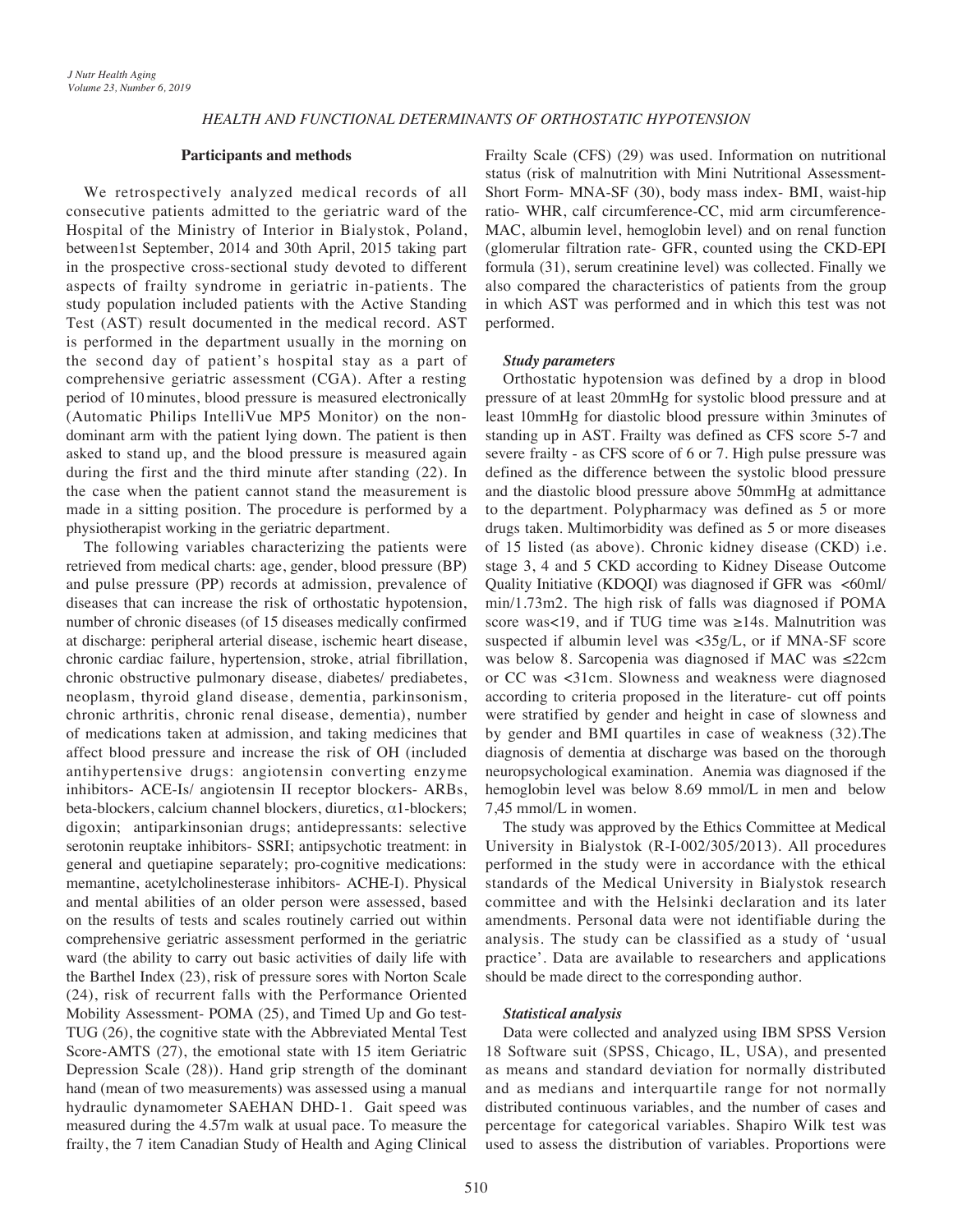### *THE JOURNAL OF NUTRITION, HEALTH & AGING©*

# **Table 1**

Characteristics of the study groups- sociodemographic and functional correlates of OH

| <b>Parameter</b>                | <b>Total</b>      | OH+ group           | OH- group         | P value <sup>a</sup> | <b>Missing values</b> |
|---------------------------------|-------------------|---------------------|-------------------|----------------------|-----------------------|
| No. $(\%)$ of patients          | 353 (100.0)       | 57(16.2)            | 296 (83.8)        |                      |                       |
| Age, Me (IQR)                   | 82 (77-86)        | 82 (78-85)          | 82 (76.25-33.9)   | 0.73                 |                       |
| Age, $75+$ , n $(\%)$           | 298 (84.4)        | 49(85.9)            | 249 (84.1)        | 0.73                 |                       |
| Gender, men, n (%)              | 78 (22.1)         | 25(43.9)            | 53 (17.9)         | < 0.001              |                       |
| Systolic BP, mmHg, Me (IQR)     | $130(120-140)$    | $125(112.5-133.5)$  | 130 (120-140)     | 0.03                 |                       |
| Diastolic BP, mmHg, Me (IQR)    | $70(60-80)$       | $70(60-70)$         | $70(65-80)$       | 0.001                |                       |
| PP, mmHg, Me (IQR)              | $60(50-70)$       | $60(48.5-70)$       | $60(50-70)$       | 0.99                 |                       |
| PP $>50$ mmHg, n $(\%)$         | 219(62.0)         | 37(64.9)            | 182(61.5)         | 0.63                 |                       |
| Barthel Index, Me (IQR)         | $90(65-100)$      | 85 (67.5-100)       | 95 (80-100)       | 0.35                 |                       |
| AMTS, Me (IQR)                  | $8.0(6.0-9.0)$    | $8.0(6.0-9.0)$      | $8.0(6.0-9.0)$    | 0.98                 | 11                    |
| GDS score, Me (IQR)             | $6.5(3.0-10.0)$   | $6.0(3.0-10.0)$     | $7.0(3.0-10.0)$   | 0.94                 | 25                    |
| Falls in the last year, $n$ (%) | 151 (46.60)       | 25(49.02)           | 126(46.15)        | 0.70                 | 29                    |
| CFS, Me (IQR)                   | $5.0(4.0-5.0)$    | $5.0(4.0-5.5)$      | $5.0(5.0-5.0)$    | 0.29                 |                       |
| Severe frailty, $n$ (%)         | 66 (18.7)         | 14(24.6)            | 52(17.6)          | 0.22                 |                       |
| Norton scale score, Me (IQR)    | $18.0(16.0-19.0)$ | $17.0(15.5-19.0)$   | $18.0(16.0-19.0)$ | 0.18                 |                       |
| Pressure sores risk, $n(\%)$    | 38 (10.8)         | 7(12.3)             | 31(10.5)          | 0.69                 |                       |
| Gait speed, m/s, Me (IQR)       | $0.65(0.40-0.93)$ | $0.70(0.37-0.90)$   | $0.64(0.40-0.95)$ | 0.78                 | 49                    |
| Slowness, $n(\%)$               | 161(52.96)        | 25(50.0)            | 136 (53.54)       | 0.64                 | 49                    |
| POMA, Me (IQR)                  | $23.0(18.0-28.0)$ | 23.0 (17.0-28.0)    | 23.0 (18.0-28.0)  | 0.77                 | 44                    |
| TUG, s, Me (IQR)                | $17.4(12.0-28.0)$ | 16.67 (12.63-25.88) | 18.0 (11.59-28.0) | 0.74                 | 61                    |

a. χ2 test or Fisher exact test, as appropriate, for categorical variables; Mann-Whitney test for interval variables; Abbreviations: AMTS- Abbreviated Mental Test Score; CFS- 7-point Clinical Frailty Scale; GDS- 15 items Geriatric Depression Scale; IQR- interquartile range; Me- median value; n- number of cases; OH- orthostatic hypotension; POMA- Performance Oriented Mobility Assessment; PP- pulse pressure; TUG- Timed Up and Go test.

compared using  $χ2$  tests, while the independent samples t-test and Mann-Whitney U test were used to compare measures of central tendency (means and medians). It was followed by a multivariable logistic regression including all predictors with a P value less than 0.1. Missing values were omitted and statistics in such cases were calculated for the adequately reduced groups. A P value of less than 0.05 was regarded as significant.

# **Results**

There were 416 patients hospitalized in the study period and 353 (84.9%) had AST result documented in the medical record and were included in the study group. The median age of patients was 82 (77-86) and the majority of them was above 75 years of age (84.4%), and female (77.9%). OH was diagnosed in 57 (16.2%) patients, significantly more frequently in men. In 55 of patients with OH we managed to determine the type of hypotension. In the majority of cases  $(n=25; 45.5%)$  it was systolic-diastolic hypotension, less often it was systolic OH (n=22; 40.0%), and the least found was diastolic hypotension  $(n=8; 14.5\%)$ . In 61.8% of cases the orthostatic drop of blood pressure was noted only in the first minute of AST, in 32.7% in both measurements, and in 5.5% in the third minute of the test. In a large percentage of OH cases (44.4%), the assessment of orthostatic hypotension was possible in a sitting position only, as the patient was not able to keep a standing position.

To assess the homogeneity of the groups and evaluate the possible determinants of OH, we compared patients with OH ("OH+" group) and without OH ("OH-" group) according to AST (table 1- sociodemographic and functional characteristics; table 2- nutritional health characteristics and table 3- morbidity and pharmacological treatment). The groups did not differ in age, number of chronic diseases, and number of drugs taken. We found no significant correlation between OH and multimorbidity or polypharmacy. Barthel Index, AMTS, GDS, MNA-SF and Norton scale scores were similar in both groups. Gait speed, percentage of patients with slowness, POMA and TUG results, percentages of patients with high risk of falling according these tests and history of falls in the previous 12 months also did not differ between the groups. The prevalence of dementia, diabetes, chronic kidney disease, anemia, cardiovascular diseases (hypertension, ischemic heart disease, atrial fibrillation, peripheral arterial disease, history of stroke/TIA in the past) in both groups was similar. The usage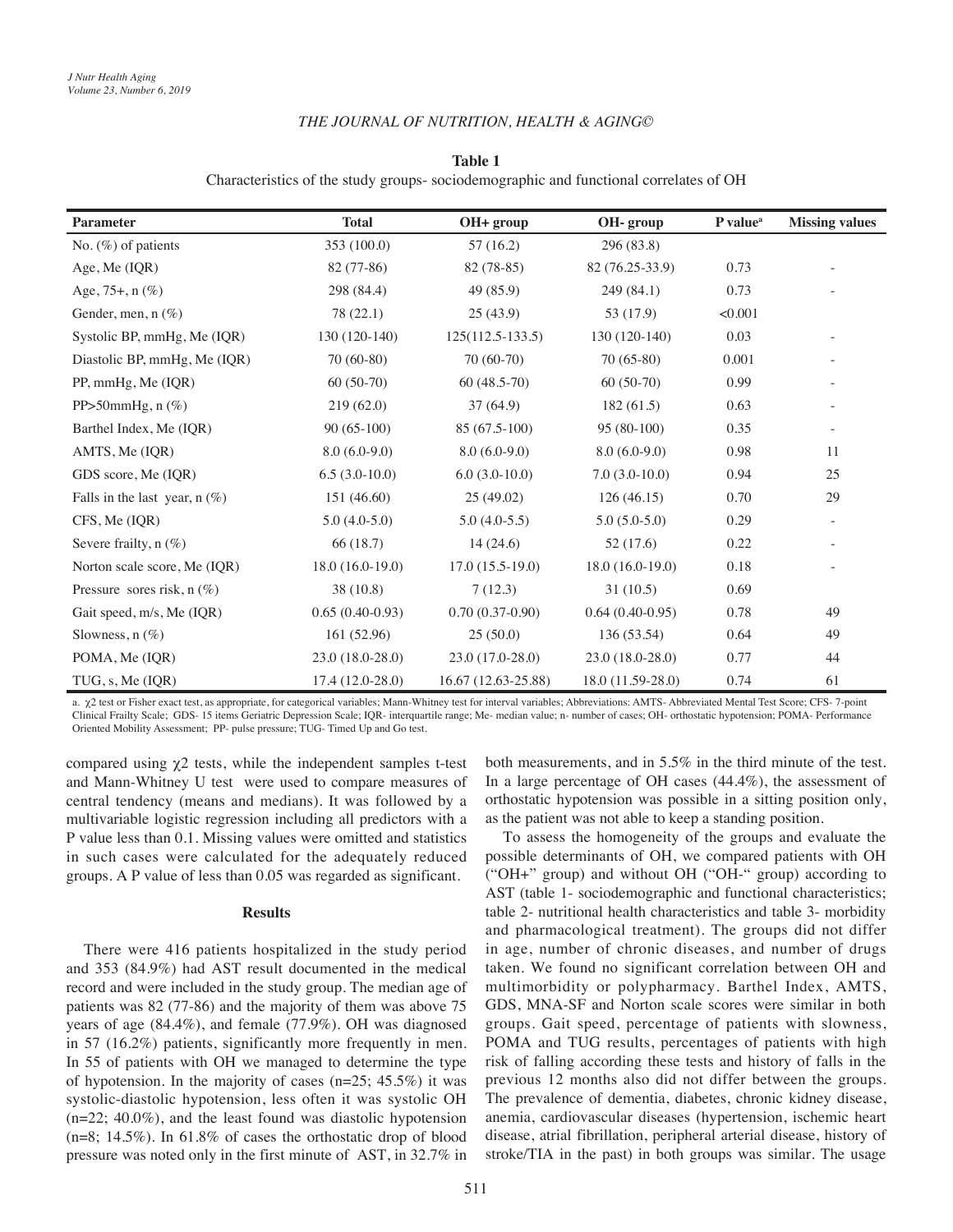# *HEALTH AND FUNCTIONAL DETERMINANTS OF ORTHOSTATIC HYPOTENSION*

| <b>Parameter</b>                    | <b>Total</b>       | OH+ group         | OH-group          | P value <sup>a</sup> | <b>Missing values</b> |
|-------------------------------------|--------------------|-------------------|-------------------|----------------------|-----------------------|
| No. $(\%)$ of patients              | 353 (100.0)        | 57(16.2)          | 296 (83.8)        |                      |                       |
| MNA-SF, Me (IQR)                    | $12.0(9.0-13.0)$   | $12.0(9.0-13.0)$  | $18.0(9.75-13.0)$ | 0.53                 | 8                     |
| MNA-SF score $\lt 8$ , n (%)        | 49 (14.20)         | 13 (23.64)        | 36(12.41)         | 0.03                 | 8                     |
| BMI, $kg/m^2$ , M (SD)              | 29.25 (5.97)       | 28.10 (5.98)      | 29.60 (5.98)      | 0.10                 | -                     |
| BMI<24 kg/m <sup>2</sup> , n $(\%)$ | 59 (18.27)         | 10(19.23)         | 49 (18.08)        | 0.84                 | 30                    |
| BMI>30 kg/m <sup>2</sup> , n $(\%)$ | 140(43,3)          | 16(30.8)          | 124(45.8)         | 0.04                 | 30                    |
| WHR, Me (IOR)                       | $0.91(0.86-0.95)$  | $0.91(0.88-0.96)$ | $0.9(0.86-0.95)$  | 0.28                 | ۰.                    |
| MAC, cm, M(SD)                      | 28.13 (3.96)       | 28.11 (4.18)      | 28.14 (3.92)      | 0.95                 | 33                    |
| $MAC \leq 22cm$ , n $(\%)$          | 78 (22.09)         | 11(22.00)         | 67(24.81)         | 0.67                 | 33                    |
| CC, cm, M(SD)                       | 34.71 (4.48)       | 33.73 (4.59)      | 34.89 (4.44)      | 0.09                 | 33                    |
| $CC < 31$ cm, n $(\%)$              | 56 (15.86)         | 13(26.00)         | 43 (15,93)        | 0.09                 | 33                    |
| Handgrip strength, kg, Me (IQR)     | 18.2 (13.85-22.75) | $19.4(15.5-23.3)$ | $18(13.6-22.7)$   | 0.14                 | 25                    |
| Weakness, $n$ $(\%)$                | 218 (66.46)        | 39 (70.91)        | 179(65.57)        | 0.44                 | 25                    |
| Albumin, $g/L M(SD)$                | 39.1(3.7)          | 39.1(3.7)         | 39.2 (3.7)        | 0.67                 | 14                    |

**Table 2** Characteristics of the study groups- nutritional correlates of OH

a - χ2 test or Fisher exact test, as appropriate, for categorical variables; Mann-Whitney test for interval variables. Abbreviations: BMI- body mass index; CC- calf circumference; IQR- interquartile range; M- mean value; MAC- mid-arm circumference; Me- median value; MNA-SF- Mini Nutritional Assessment-Short Form; n- number of cases; OH- orthostatic hypotension; SD- standard deviation; WHR- waist-hip ratio.

of different classes of medications used in cardiovascular diseases (ß-blockers, diuretics, ACE-Is/ ARBs, calcium channel blockers, digoxin) was also similar in both groups. The correlation between OH and AChE-Is and parkinsonian drugs (in the majority of cases levodopa) was also insignificant. The groups did not differ in median values of Clinical Frailty Scale and in the percentage of patients assessed as severely frail.

OH+ group and OH- group differed significantly in gender-OH was observed significantly more frequently in men. Median values of systolic and diastolic conventional blood pressure measured at admission were significantly lower in OH+ group, but the prevalence of the high pulse pressure was similar in both groups. The groups differed significantly in the percentages of patients at risk of malnutrition, i.e. with MNA-SF score<8, but BMI, WHR, mean albumin and hemoglobin levels were similar in OH+ and OH- groups, whereas BMI >30 kg/m2 was observed significantly less frequently in OH+ group. Handgrip strength, percentage of patients diagnosed with weakness, and MAC circumferences did not correlated with OH, but the association between lower CC circumferences suggesting sarcopenia and OH were on the verge of significance  $(p<0.1)$ . Percentage of patients with Parkinson disease was significantly higher in the OH+ group. Patients in OH+ group were also significantly more frequently taking  $\alpha$ 1-blockers, neuroleptics (especially quetiapine) and memantine.

Variables meeting the criterion  $p \lt 0.1$  were assumed to be included in the regression analysis. Among these variables mail gender and use alfa1-blockers were strongly correlated with each other- alfa1-blockers were not reported at all in women. Therefore, although this variable was not connected with the significant multicollinearity effect, we decided to check two models of determinants of OH- the model including variable "gender" and not including it one.

A direct logistic regression analysis was performed on OH as outcome and 10 attitudinal predictors: gender (men), systolic and diastolic blood pressure values, risk of malnutrition (MNA-SF score <8), BMI>30 kg/m2, calf circumference (CC), Parkinson disease, taking neuroleptics, memantine, and  $\alpha$ 1-blockers. An independent positive effect associated with the prevalence of OH in AST was observed among male patients, with lower values of diastolic blood pressure, at risk of malnutrition according to MNA-SF, and taking memantine. In the model without variable "gender" Parkinson disease and taking alfa1-blockers revealed to be significant independent predictors of OH apart from previously mentioned ones .

Because the AST- albeit an obligatory part of a comprehensive geriatric assessment procedure in the department- was not reported in medical records of quite a large (15.1%) percentage of patients, we looked at the differences between patients with AST and without this test results. The groups did not differ in age, gender and in a number of characteristics, taken into account in previous analyzes, but they differed in terms of degree of disability in ADL and I-ADL. Significantly more frequently AST was not made in more frail people, with higher scores of Clinical Frailty Scale and classified as severely frail (table 5).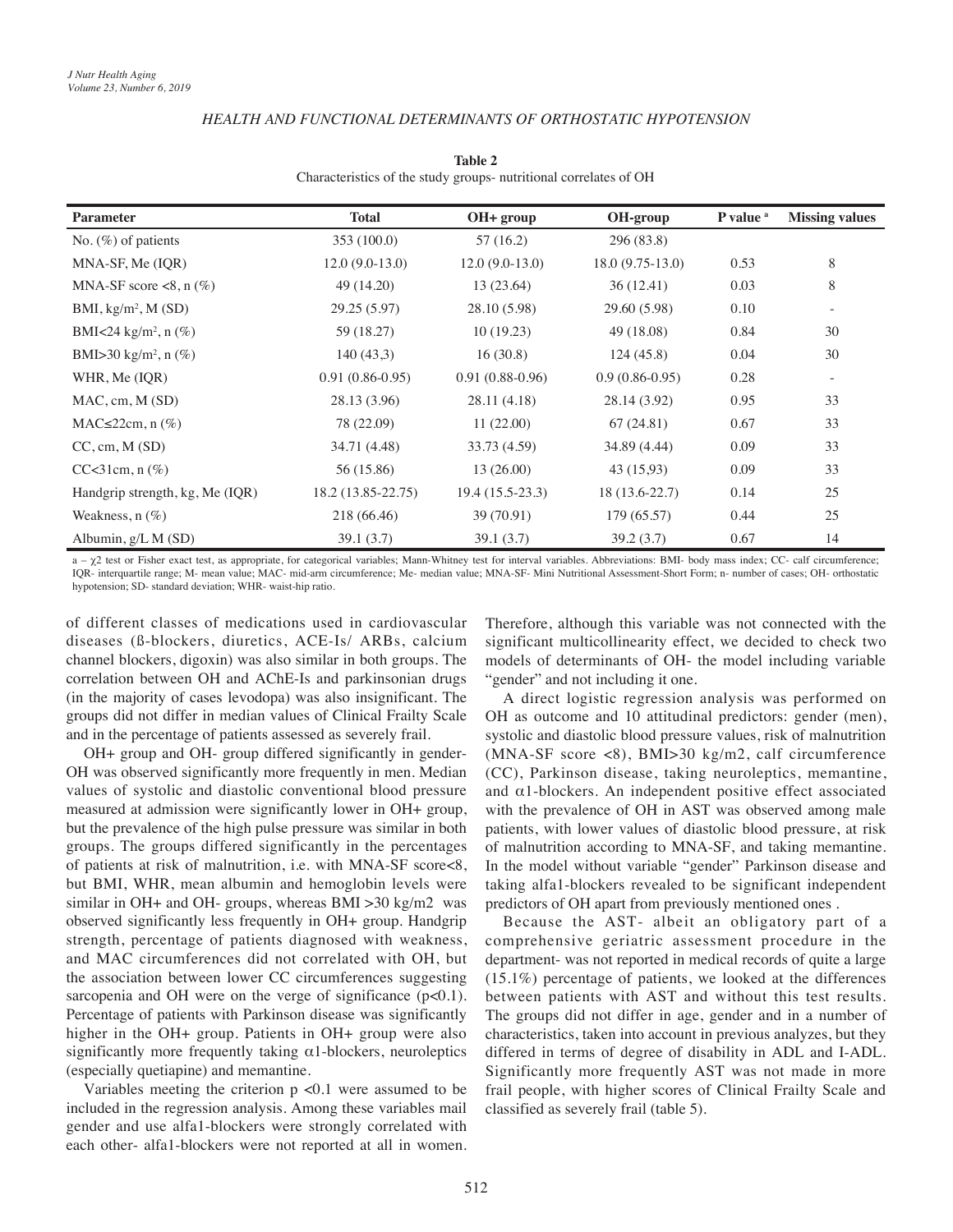### *THE JOURNAL OF NUTRITION, HEALTH & AGING©*

# **Table 3** Characteristics of the study groups- morbidity and pharmacological treatment

| <b>Parameter</b>                                                 | <b>Total</b>   | OH+ group       | OH-group       | P value <sup>a</sup> | <b>Missing values</b>    |
|------------------------------------------------------------------|----------------|-----------------|----------------|----------------------|--------------------------|
| No. (%) of patients                                              | 353 (100.0)    | 57(16.2)        | 296 (83.8)     |                      |                          |
| Number of chronic diseases <sup>b</sup> , Me (IQR)               | $5.0(3.0-6.0)$ | $5.0(3.0-6.0)$  | $5.0(3.0-6.0)$ | 0.29                 |                          |
| Multimorbidity, n (%)                                            | 204(57.8)      | 35(61.4)        | 169(57.1)      | 0.55                 |                          |
| Parkinson disease, n (%)                                         | 39(11.1)       | 11(19.3)        | 28(9.5)        | 0.03                 |                          |
| Dementia, n (%)                                                  | 109(30.9)      | 21(36.8)        | 88 (29.7)      | 0.29                 | $\overline{\phantom{a}}$ |
| Depression, $n$ (%)                                              | 160(55.6)      | 25(55.6)        | 135(55.6)      | 1.0                  | 65                       |
| Diabetes, $n$ (%)                                                | 105(29.7)      | 19(33.3)        | 86(29.1)       | 0.52                 |                          |
| Chronic kidney disease -GFR<60 ml/min/1.73m <sup>2</sup> , n (%) | 193 (54.7)     | 31(54.4)        | 162(54.7)      | 0.96                 | 9                        |
| Hypertension, $n$ (%)                                            | 286 (81.0)     | 44 (77.2)       | 242 (81.8)     | 0.42                 |                          |
| Ischemic heart disease, n (%)                                    | 199 (56.4)     | 31(54.4)        | 168(56.8)      | 0.74                 |                          |
| Chronic cardiac failure, n (%)                                   | 134 (38.0)     | 22(38.6)        | 112 (37.8)     | 0.91                 |                          |
| Atrial fibrillation, n (%)                                       | 77(21.8)       | 12(21.1)        | 65(22.0)       | 0.88                 |                          |
| Peripheral arterial disease, n (%)                               | 55 (15.6)      | 12(21.1)        | 43(14.5)       | 0.21                 |                          |
| Stroke/TIA, n (%)                                                | 39(11.1)       | 8(14.0)         | 31(10.5)       | 0.43                 |                          |
| Anemia, $n$ $(\%)$                                               | 149 (42.8)     | 26(45.6)        | 123 (42.3)     | 0.64                 | 5                        |
| Number of drugs, Me (IQR)                                        | $7.0(5.0-9.0)$ | $8.0(5.0-11.0)$ | $7.0(5.0-9.0)$ | 0.27                 | 8                        |
| Polypharmacy, $n$ $(\%)$                                         | 278 (80.6)     | 44 (80.0)       | 234 (80.7)     | 0.99                 | 8                        |
| $\alpha$ 1-blockers, n $(\%)$                                    | 25(7.3)        | 8(14.6)         | 17(59)         | 0.02                 | 9                        |
| Neuroleptics, $n$ (%)                                            | 55 $(16.0)$    | 15(27.3)        | 40 (13.84)     | 0.01                 | 9                        |
| Quetiapine, n (%)                                                | 41(11.9)       | 13(23.6)        | 28(9.7)        | 0.003                | 9                        |
| AChE-I $n$ (%)                                                   | 36(10.5)       | 7(12.7)         | 29 (10.0%)     | 0.55                 | 9                        |
| Memantine, n (%)                                                 | 12 (3.49)      | 5(9.09)         | 7(2.42)        | 0.01                 | 9                        |
| $ACE-Is/ARBs, n(\%)$                                             | 224(65.10)     | 32(58.2)        | 192(66.4)      | 0.24                 | 9                        |
| $\beta$ -blockers, n $(\%)$                                      | 219 (63.66)    | 34 (61.82)      | 185 (64.01)    | 0.76                 | 9                        |
| Calcium channel blockers, n (%)                                  | 102(29.7)      | 17(30.9)        | 85 (29.4)      | 0.82                 | 9                        |
| Digoxin, $n$ (%)                                                 | 25 (7.27)      | 2(3.64)         | 23 (7.96)      | 0.26                 | 9                        |
| Diuretics, n (%)                                                 | 170 (49.4)     | 30(54.5)        | 140 (48.4)     | 0.40                 | 9                        |
| SSRI, $n$ $(\%)$                                                 | 98 (28.49)     | 20(3.36)        | 78 (26.99)     | 0.16                 | 9                        |
| Antiparkinsonian drugs, n (%)                                    | 29(8.2)        | 7(12.3)         | 22(7.4)        | 0.22                 | 2                        |

a – χ2 test or Fisher exact test, as appropriate, for categorical variables; Mann-Whitney test for interval variables; b. of 15 chronic diseases (peripheral arterial disease, ischemic heart disease, chronic cardiac failure, hypertension, stroke, atrial fibrillation, chronic obstructive pulmonary disease, diabetes/ prediabetes, neoplasm, thyroid gland disease, dementia, parkinsonism, chronic arthritis, chronic renal disease, dementia); Abbreviations: ACEIs- angiotensin converting enzyme inhibitors; AChE-I- acetylcholine esterase inhibitors; ARBsangiotensin II receptor blockers; GFR- glomerular filtration rate; IQR- interquartile range; M- mean value; Me- median value; n- number of cases; OH- orthostatic hypotension; TIAtransient ischemic attack; SD- standard deviation; SSRI- selective serotonin reuptake inhibitors.

#### **Discussion**

The results of our study revealed that OH affects a significant percentage of patients in the geriatric ward. It was observed in above 16% of patients tested for OH. On the other hand the AST was not performed in almost similar (15.1%) percentage of patients, mainly severely frail and dependent in ADL, and in quite a high percentage of patients the orthostatic hypotension was diagnosed in a sitting position as they were

not able to keep standing. It may indicate that due to limitations in the performance of AST, the problem of OH may be underestimated in very frail and disabled patients' population. Also a number of other factors may affect the underestimation of the incidence of orthostatic hypotension in geriatric patients in daily clinical practice. In older people it is recommended to evaluate towards the occurrence of OH regardless the presence of postural symptoms. A retrospective analysis of outpatients consequently afferent to a tertiary hospital in Milan for memory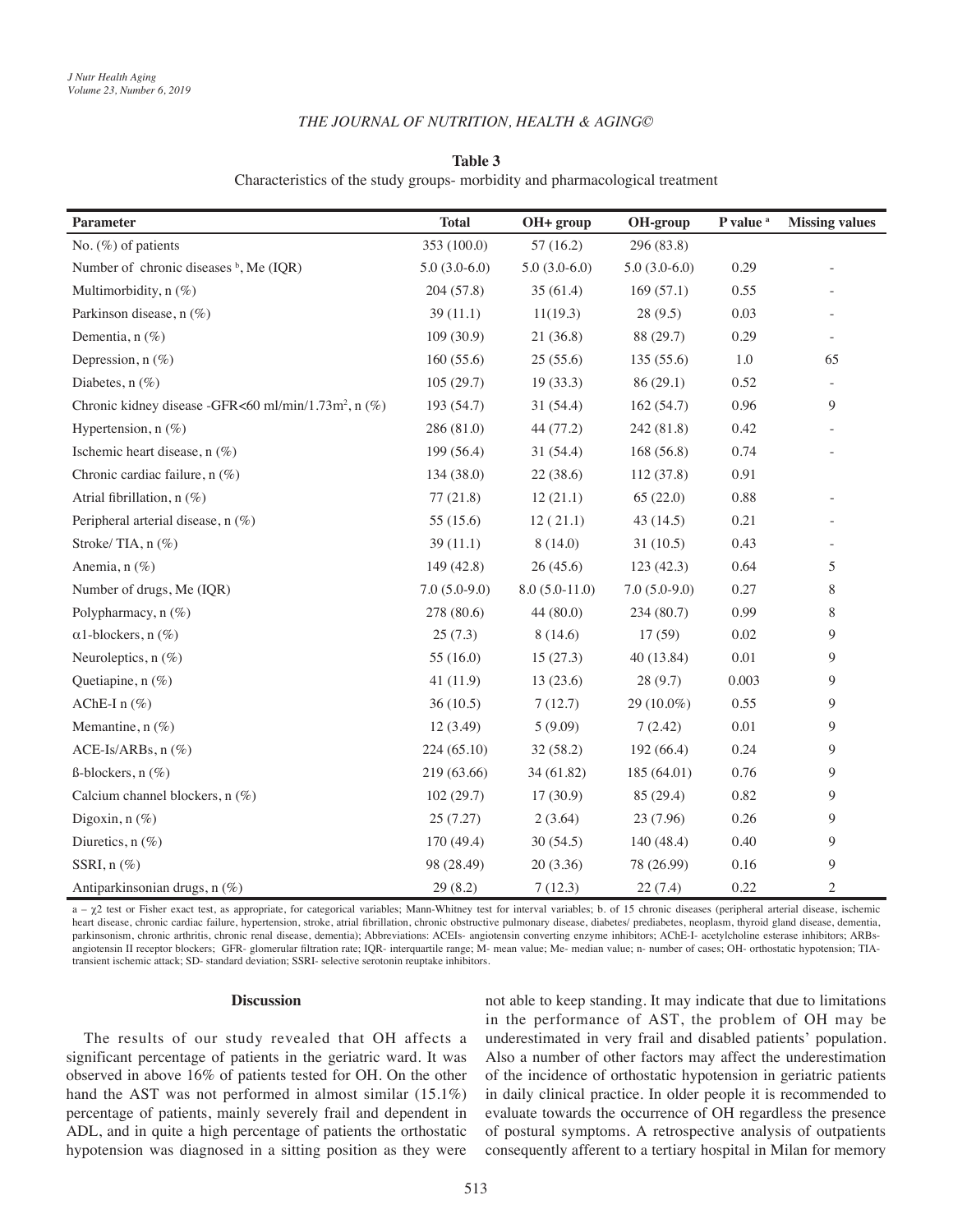# *HEALTH AND FUNCTIONAL DETERMINANTS OF ORTHOSTATIC HYPOTENSION*

|                              | <b>OR</b> | 95% CI        | P value | <b>OR</b> | 95% CI         | <b>P</b> value |
|------------------------------|-----------|---------------|---------|-----------|----------------|----------------|
|                              |           | <b>MODEL1</b> |         |           | <b>MODEL 2</b> |                |
| Gender (men)                 | 3.55      | $1.4 - 8.7$   | 0.006   |           |                |                |
| Systolic blood pressure      | 1.002     | $0.98 - 1.0$  | 0.90    | 1.003     | $0.98 - 1.03$  | 0.81           |
| Diastolic blood pressure     | 0.95      | $0.9 - 0.99$  | 0.01    | 0.94      | $0.90 - 0.98$  | 0.01           |
| $MNA-SF$ score $<8$          | 2.8       | $1.0 - 7.6$   | 0.047   | 2.69      | 1.01-7.15      | 0.047          |
| BMI $>$ 30 kg/m <sup>2</sup> | 0.6       | $0.2 - 1.6$   | 0.32    | 0.55      | $0.20 - 1.46$  | 0.23           |
| CC                           | 1.1       | $0.95 - 1.2$  | 0.25    | 1.07      | $0.96 - 1.21$  | 0.23           |
| Parkinson disease            | 2.6       | $0.96 - 6.9$  | 0.06    | 3.16      | 1.23-8.13      | 0.02           |
| Neuroleptics                 | 1.7       | $0.69 - 3.97$ | 0.26    | 1.88      | $0.80 - 4.41$  | 0.15           |
| Memantine                    | 5.2       | $1.1 - 23.5$  | 0.03    | 4.91      | 1.15-20.98     | 0.03           |
| $\alpha$ 1-blockers          | 1.3       | 0.39-4.34     | 0.67    | 3.49      | 1.26-9.68      | 0.02           |

**Table 4** Risk factors associated with OH- multivariable logistic regression models

Abbreviations: BMI- body mass index; CC- calf circumference; CI- confidence interval; MNA-SF- Mini Nutritional Assessment-Short Form; OR- odds ratio.

complaints, functional evaluations or comprehensive geriatric assessments during the years 2011-2014 revealed that only in 3% of them OH was found, although a high percentage of them had symptoms suggestive for OH (33). Considering the main characteristics of the patients in this Italian study (very similar to our study group) it is difficult to think that OH prevalence could really be so low, but it can rather suggest- as it was proposed by the authors of the study- the malpractice and not adhering to the gold standard recommendations for the blood pressure measurement in the clinical setting (34). We can suspect that to some extent it may also relate to the participants in our study, albeit AST should be an obligatory part of a comprehensive geriatric assessment procedure in the department.

OH prevalence may also differ depending on the population studied as well as method and criteria of OH assessment used- AST or, for example, beat-to-beat technology (35, 36). The pooled prevalence of OH in community-dwelling older people (over 60 years) was 22.2% and 23.9% in longterm settings (36). In a random sample of persons aged 75 years or older in the city of Kuopio, Finland OH prevalence was 34% (37), similarly to its prevalence among home care clients aged 75 years or older living in Eastern and Central Finland- 35.7% (38), whereas the frequency of symptomatic OH at the Parkinson's Disease Center and Movement Disorders Clinic, Baylor College of Medicine, was as high as 81% in patients with multiple system atrophy (MSA), and only 18% of PD patients, and 19% of patients with non-MSA atypical parkinsonism (39), and patients with OH were significantly older.

**Table 5** Characteristics of the groups with AST performed (AST+) and not performed (AST-)

| <b>Parameter</b>           | $AST+$      | AST-          | P value <sup>a</sup> |
|----------------------------|-------------|---------------|----------------------|
| No. $(\%)$ of patients     | 353 (84.9)  | 63(15.1)      |                      |
| Age, Me $(IQR)$            | 82 (77-86)  | 83 (77-87)    | 0.38                 |
| Age, $75+$ , n $(\%)$      | 295 (84.4)  | 52 (82.5)     | 0.71                 |
| Gender, men, n $(\%)$      | 78 (22.1)   | 16(25.4)      | 0.56                 |
| Barthel Index, Me<br>(IOR) | 95 (80-100) | 35 (10-86.25) | < 0.001              |
| IADL, Me (IQR)             | $8(4-11)$   | $0(0-7.5)$    | < 0.001              |
| CFS, Me (IOR)              | $5(4-5)$    | $6(4-7)$      | < 0.001              |
| Frailty, $n$ $(\%)$        | 186 (52.7)  | 44 (69.8)     | 0.01                 |
| Severe frailty, $n$ (%)    | 66 (18.7)   | 36(57.1)      | < 0.001              |

a. χ2 test for categorical variables; Mann-Whitney test for continuous or interval variables; Abbreviations: CFS- 7-items Clinical Frailty Scale; IADL- instrumental activities of daily living; IQR- interquartile range; Me- median value; n- number of cases.

Studies have not always shown a relationship between OH and age. Although OH was observed more frequently with age in some studies (39, 40), in others the age itself did not turn out to be an independent risk factor for OH in multivariate analyzes (41). In our study we did not observe any correlation between OH and the advancement of age, but the study group was not a randomly chosen sample from the general population. It was constituted of patients consecutively admitted to the geriatric department, more ill and frail then the average of community dwelling older people.

Data from studies regarding correlation between OH and gender are contradictory. In some studies gender was not connected with the prevalence of OH (37), but in our study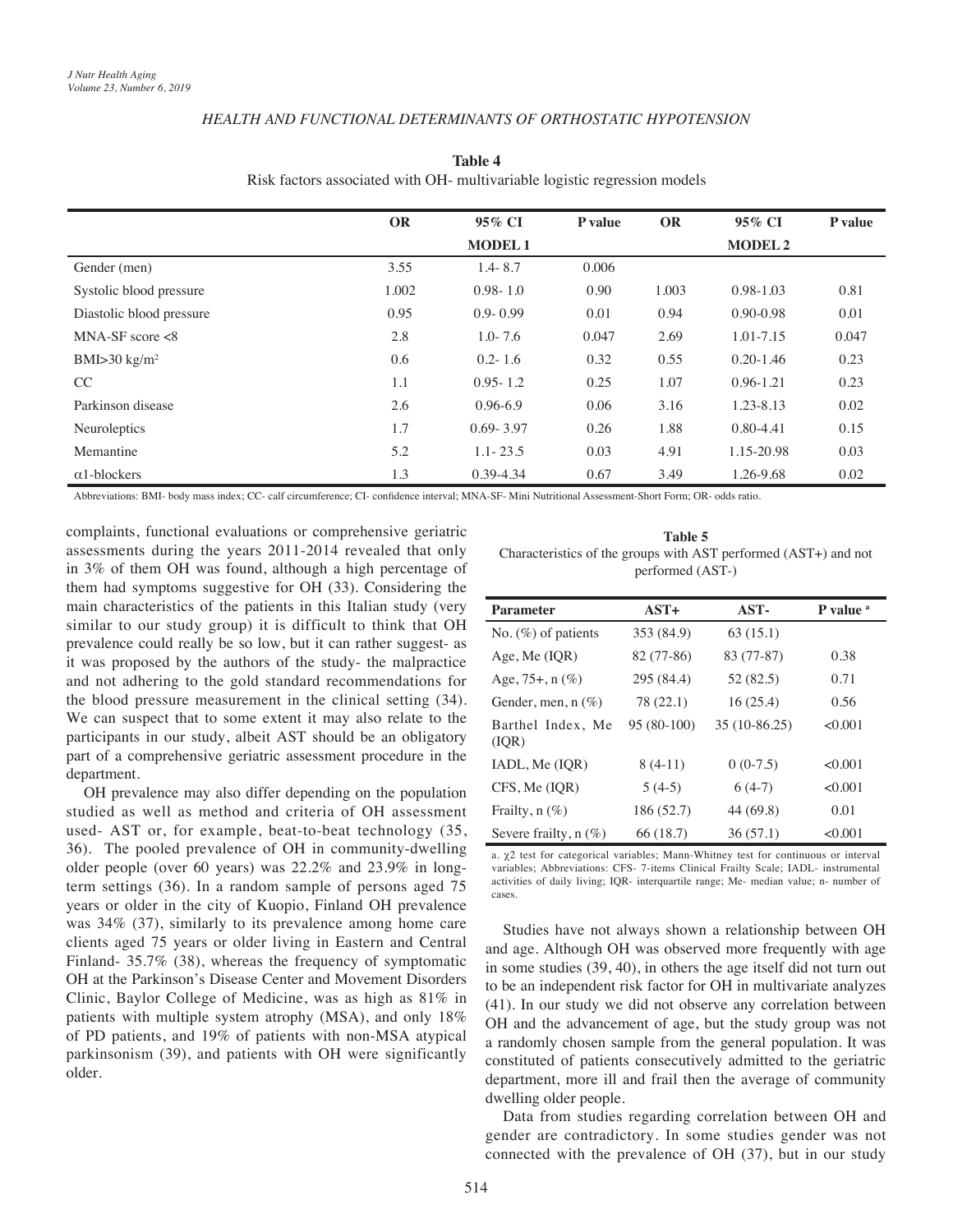OH was observed significantly more frequently in men. It is in accordance with observations that female subjects were better able to maintain cerebral flow velocities during postural changes and demonstrated better cerebral autoregulation, although the mechanisms of sex-based differences in autoregulation remained unclear (42). But in some studies the opposite correlation was observed- female sex was associated with larger declines in BP upon standing (43). Based on our study results we relate gender difference rather not with sex itself but with the specificity of health problems and their therapies in women and men. First of all alfa1 receptor blockers were used only by men in our group, and it had been proved for them that they were a strong predictor of OH in many studies (41, 44). Similarly neuroleptics were reported at admittance also significantly more frequently in men in our study (data not presented), and they were also connected with the higher risk of OH in some studies (35).

According to some authors OH may be treated as a marker of clinical frailty (21) but we did not found this kind of direct correlation in our study. Clinical frailty scale results did not correspond with the prevalence of OH. One of the reasons can be generally high prevalence of frailty (55,2% of study population) and co-occurrence of different geriatric problems in this group as the whole. It can be also the result of the fact that in the most frail and functionally dependent patients the AST test was not performed at all. On the other hand the MNA-SF score <8 suggesting risk of malnutrition turned out to be one of the main independent predictors of OH. Lower mean MNA scores appeared to be independently connected to a risk of OH also in Luukkonen et al. study (38). This may nevertheless suggest a relationship between the frailty status and OH.

Contrary to other studies' results we did not observe any specific associations between orthostatic hypotension and multimorbidity, polypharmacy, prevalence of cardiovascular diseases, or different classes of cardiovascular medications use. But the median values of systolic and diastolic conventional blood pressure measured at admission were significantly lower in OH+ group in our study, and lower diastolic blood pressure was one of the main independent predictors of OH in logistic regression. Low blood pressure on admission to the ward may have resulted, at least in some of these patients, from an inadequate hydration status- a frequent problem in geriatrics. But it could also be a result of too intensive antihypertensive therapy. Until the results of HYVET Study it was considered both appropriate and necessary to treat elderly hypertensive patients aggressively to the same target blood pressures identified for younger patients because a number of clinical trials demonstrated that treatment of hypertension significantly reduces the cardiovascular event rate in older patients (45). But in patients with multiple comorbidities and/or extensive atherosclerotic burden the J curve exists, and the benefits of reducing systolic or diastolic blood pressure to low values may be dangerous, leading even to an increase in total mortality (46). It was confirmed that discontinuation of antihypertensive

medication may increase the probability of recovery from orthostatic hypotension in older patients (47). In our study the only group of cardiovascular medications independently predicting the prevalence of OH was alfa1-blockers. The risk of OH connected with this medications is well established (41, 44, 48), and was also confirmed by our study results.

Parkinson's disease was one of the main independent predictors of OH in our study. It corresponds with the results of other studies (49). This correlation may be connected with so called neurogenic orthostatic hypotension, which prevalence ranges from 40 to 60% in Parkinson disease throughout the course of the disease. It results from a failure of the autonomic nervous system to regulate blood pressure in response to postural changes due to an inadequate release of norepinephrine, leading to supine hypertension and orthostatic hypotension (50). Medications used in Parkinson's disease also lower blood pressure, although we failed to demonstrate the relationship between OH and parkinsonian medications use in our study.

Dementia was proved to be independently associated with OH in the older adult population in some studies (40), and OH may be blamed of almost half of syncope events in dementia patients (13). The scientific literature suggests that the relationship between cardiovascular autonomic dysfunction and dementia can be a bilateral one- the more serious dementia, the higher the risk of OH, but OH can also negatively affect the cognitive ability. We did not observe a direct correlation between OH and dementia, but the use of memantine, one of the pro-cognitive medications recommended in moderate and severe dementia, was one of the significant independent predictors of OH in our study. The use of this drug is usually associated with the risk of increased blood pressure, but incidences of orthostatic blood pressure drop are also reported (51, 52). Numerous psychiatric medications (such as neuroleptics, SSRIs, benzodiazepines) are well-known triggers of clinically relevant blood pressure changes (51). Psychotropic drugs were proved to be an important risk factor of OH in older people (35), and it was also confirmed in our study. We did not observe such a connection with SSRIs' use, observed by other researchers (41).

We did not observe any correlation between OH and variables describing risk of falling (such as gait speed, TUG or POMA tests results) or history of falls in the last 12 months. It may be connected with the retrospective study scheme and no assessment of the occurrence of OH available in the most frail patients. The recent individual patient data (IPD) metaanalysis of prospective observational studies showed a clear and significant relationship between OH and time to the first fall incident (7). By preventive measures, diagnosing orthostatic hypotension early enough and implementing proper treatment, one can reduce the occurrence of adverse events such as falls and fractures, and thus minimize the risk of decreasing geriatric patients' quality of life (53).

The results of our study have to be interpreted with caution,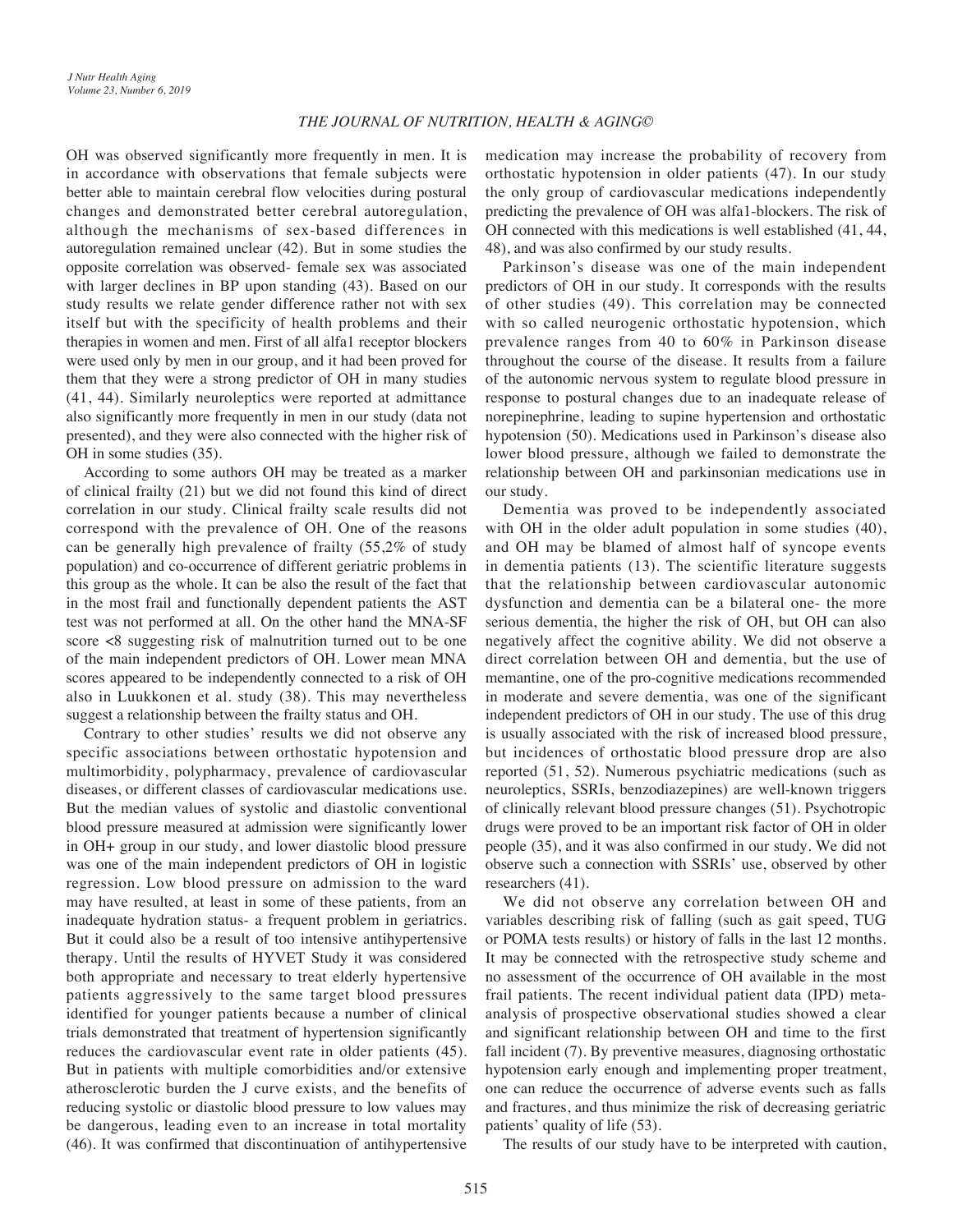# *HEALTH AND FUNCTIONAL DETERMINANTS OF ORTHOSTATIC HYPOTENSION*

as the study has got some limitations, which should be mentioned. First of all, it was performed not in the sample randomly selected from the general population of older people, so the results can be generalized for the patients of the similar settings only. As it was a partially retrospective study so some limitations can result from its retrospective design (ie, data on some of the variables were not available for all the patients, as indicated in tables). However, we were striving to meet the requirements of a prospective observation (i.e., all consecutive patients with AST test result admitted to our department in the study period were included).

#### **Conclusions**

OH affects a significant percentage of patients in the geriatric ward, although this problem may be underestimated due to limitations in the performance of AST in very frail patients. Diastolic hypotension on admission to the ward, malnutrition risk according to MNA-SF, Parkinson's disease and some drugs used (alfa1-blockers, neuroleptics and memantine), and no frailty status per se, were significant predictors of OH.

*Conflict of interest:* The authors declare that there is no conflict of interest regarding the publication of this article.

*Acknowledgments:* This work was supported in part by funds of the Medical University in Bialystok research projects: no N / ST / ZB / 15/001/3301 (granted to ZBW) and N/ST/ MN/18/002/3301 (granted to LM). ORCID NUMBER: 0000-0002-6472-5241.

*Open Access:* This article is distributed under the terms of the Creative Commons Attribution 4.0 International License (http://creativecommons.org/licenses/by/4.0/), which permits use, duplication, adaptation, distribution and reproduction in any medium or format, as long as you give appropriate credit to the original author(s) and the source, provide a link to the Creative Commons license and indicate if changes were made.

#### **References**

- 1. McDonald C, Pearce M, Kerr SR, Newton J. A prospective study of the association between orthostatic hypotension and falls: definition matters. Age Ageing. 2017;46(3):439-45.
- 2. Zhu QO, Tan CS, Tan HL, Wong RG, Joshi CS, Cuttilan RA, et al. Orthostatic hypotension: prevalence and associated risk factors among the ambulatory elderly in an Asian population. Singapore Med J. 2016;57(8):444-51.
- 3. Ooi WL, Hossain M, Lipsitz LA. The association between orthostatic hypotension and recurrent falls in nursing home residents. Am J Med. 2000;108(2):106-11.
- 4. Hall RK, Landerman LR, O'Hare AM, Anderson RA, Colón-Emeric CS. Chronic kidney disease and recurrent falls in nursing home residents: a retrospective cohort study. Geriatr Nurs. 2015;36(2):136-41.
- 5. Ooi WL, Barrett S, Hossain M, Kelley-Gagnon M, Lipsitz LA. Patterns of orthostatic blood pressure change and their clinical correlates in a frail, elderly population. JAMA. 1997;277(16):1299-304.
- 6. Feldstein C, Weder AB. Orthostatic hypotension: a common, serious and underrecognized problem in hospitalized patients. J Am Soc Hypertens. 2012;6(1):27- 39.
- 7. Hartog LC, Schrijnders D, Landman GWD, Groenier K, Kleefstra N, Bilo HJG, et al. Is orthostatic hypotension related to falling? A meta-analysis of individual patient data of prospective observational studies. Age Ageing. 2017;46(4):568-75.
- 8. Zia A, Kamaruzzaman SB, Tan MP. Blood pressure lowering therapy in older people: Does it really cause postural hypotension or falls? Postgrad Med. 2015;127(2):186-93.
- 9. Pretorius RW, Gataric G, Swedlund SK, Miller JR. Reducing the risk of adverse drug events in older adults. Am Fam Physician. 2013;87(5):331-6.
- 10. Ungar A, Mussi C, Nicosia F, Ceccofiglio A, Bellelli G, Bo M, et al. The "syncope and dementia" study: a prospective, observational, multicenter study of elderly patients with dementia and episodes of "suspected" transient loss of consciousness. Aging Clin Exp Res. 2015;27(6):877-82.
- 11. McNicholas T, Tobin K, O'Callaghan S, Kenny RA. Is orthostatic hypotension more common in individuals with atrial fibrillation?-Findings from The Irish Longitudinal

Study on Ageing (TILDA). Age Ageing. 2017;46(6):1006-10.

- 12. Finucane C, O'Connell MD, Donoghue O, Richardson K, Savva GM, Kenny RA. Impaired Orthostatic Blood Pressure Recovery Is Associated with Unexplained and Injurious Falls. J Am Geriatr Soc. 2017;65(3):474-82.
- 13. Ungar A, Mussi C, Ceccofiglio A, Bellelli G, Nicosia F, Bo M, et al. Etiology of Syncope and Unexplained Falls in Elderly Adults with Dementia: Syncope and Dementia (SYD) Study. J Am Geriatr Soc. 2016;64(8):1567-73.
- 14. Frewen J, Savva GM, Boyle G, Finucane C, Kenny RA. Cognitive performance in orthostatic hypotension: findings from a nationally representative sample. J Am Geriatr Soc. 2014;62(1):117-22.
- 15. Ricci F, Fedorowski A, Radico F, Romanello M, Tatasciore A, Di Nicola M, et al. Cardiovascular morbidity and mortality related to orthostatic hypotension: a metaanalysis of prospective observational studies. Eur Heart J. 2015;36(25):1609-17.
- 16. Alagiakrishnan K, Patel K, Desai RV, Ahmed MB, Fonarow GC, Forman DE, et al. Orthostatic hypotension and incident heart failure in community-dwelling older adults. J Gerontol A Biol Sci Med Sci. 2014;69(2):223-30.
- 17. Veronese N, De Rui M, Bolzetta F, Zambon S, Corti MC, Baggio G, et al. Orthostatic Changes in Blood Pressure and Mortality in the Elderly: The Pro.V.A Study. Am J Hypertens. 2015;28(10):1248-56.
- 18. De Pablo-Fernandez E, Tur C, Revesz T, Lees AJ, Holton JL, Warner TT. Association of Autonomic Dysfunction With Disease Progression and Survival in Parkinson Disease. JAMA Neurol. 2017;74(8):970-6.
- 19. Badia Farré T, Formiga Perez F, Almeda Ortega J, Ferrer Feliu A, Rojas-Farreras S, Octabaix G. [Relationship between blood pressure and mortality at 4 years of follow up in a cohort of individuals aged over 80 years]. Med Clin (Barc). 2011;137(3):97- 103.
- 20. Ricci F, Manzoli L, Sutton R, Melander O, Flacco ME, Gallina S, et al. Hospital admissions for orthostatic hypotension and syncope in later life: insights from the Malmö Preventive Project. J Hypertens. 2017;35(4):776-83.
- 21. Romero-Ortuno R, Cogan L, O'Shea D, Lawlor BA, Kenny RA. Orthostatic haemodynamics may be impaired in frailty. Age Ageing. 2011;40(5):576-83.
- Consensus statement on the definition of orthostatic hypotension, pure autonomic failure, and multiple system atrophy. Journal Of The Neurological Sciences. 1996;144(1-2):218-9.
- 23. Mahoney FI, Barthel DW. FUNCTIONAL EVALUATION: THE BARTHEL INDEX. Maryland State Medical Journal. 1965;14:61-5.
- 24. Rowden R. An Investigation of Geriatric Nursing Problems in Hospital (Book). Journal of Advanced Nursing. 1977;2(1):82-.
- 25. Tinetti ME. Performance-oriented assessment of mobility problems in elderly patients. Journal Of The American Geriatrics Society. 1986;34(2):119-26.
- 26. Podsiadlo D, Richardson S. The timed "Up & Go": a test of basic functional mobility for frail elderly persons. Journal Of The American Geriatrics Society. 1991;39(2):142- 8.
- 27. Hodkinson HM. Evaluation of a mental test score for assessment of mental impairment in the elderly. 1972. Age And Ageing. 2012;41 Suppl 3:iii35-iii40.
- 28. Yesavage JA. Geriatric Depression Scale. Psychopharmacology Bulletin. 1988;24(4):709-11.
- 29. Rockwood K, Song X, MacKnight C, Bergman H, Hogan DB, McDowell I, et al. A global clinical measure of fitness and frailty in elderly people. Canadian Medical Association Journal. 2005;173(5):489.
- Kaiser MJ, Bauer JM, Ramsch C, Uter W, Guigoz Y, Cederholm T, et al. Validation of the Mini Nutritional Assessment short-form (MNA-SF): a practical tool for identification of nutritional status. The Journal Of Nutrition, Health & Aging. 2009;13(9):782-8.
- 31. Levey AS, Stevens LA, Schmid CH, Zhang YL, Castro AF, 3rd, Feldman HI, et al. A new equation to estimate glomerular filtration rate. Annals Of Internal Medicine. 2009;150(9):604-12.
- 32. Fried LP, Tangen CM, Walston J, Newman AB, Hirsch C, Gottdiener J, et al. Frailty in older adults: evidence for a phenotype. The Journals Of Gerontology Series A, Biological Sciences And Medical Sciences. 2001;56(3):M146-M56.
- 33. Damanti S, Consonni D, Valentini A, Cerasoli B, Biotto M, Conti F, et al. Orthostatic hypotension, an often-neglected problem in community-dwelling older people: discrepancies between studies and real life. J Geriatr Cardiol. 2018;15(10):644-6.
- 34. Williams B, Mancia G, Spiering W, Agabiti Rosei E, Azizi M, Burnier M, et al. 2018 ESC/ESH Guidelines for the management of arterial hypertension: The Task Force for the management of arterial hypertension of the European Society of Cardiology and the European Society of Hypertension. Journal of Hypertension. 2018;36(10):1953- 2041.
- 35. Cooke J, Carew S, Quinn C, O'Connor M, Curtin J, O'Connor C, et al. The prevalence and pathological correlates of orthostatic hypotension and its subtypes when measured using beat-to-beat technology in a sample of older adults living in the community. Age Ageing. 2013;42(6):709-14.
- 36. Saedon NI, Tan MP, Frith J. The prevalence of orthostatic hypotension: a systematic review and meta-analysis. J Gerontol A Biol Sci Med Sci. 2018.
- 37. Hiitola P, Enlund H, Kettunen R, Sulkava R, Hartikainen S. Postural changes in blood pressure and the prevalence of orthostatic hypotension among home-dwelling elderly aged 75 years or older. J Hum Hypertens. 2009;23(1):33-9.
- 38. Luukkonen A, Tiihonen M, Rissanen T, Hartikainen S, Nykänen I. Orthostatic Hypotension and Associated Factors among Home Care Clients Aged 75 Years or Older - A Population-Based Study. J Nutr Health Aging. 2018;22(1):154-8.
- 39. Ha AD, Brown CH, York MK, Jankovic J. The prevalence of symptomatic orthostatic